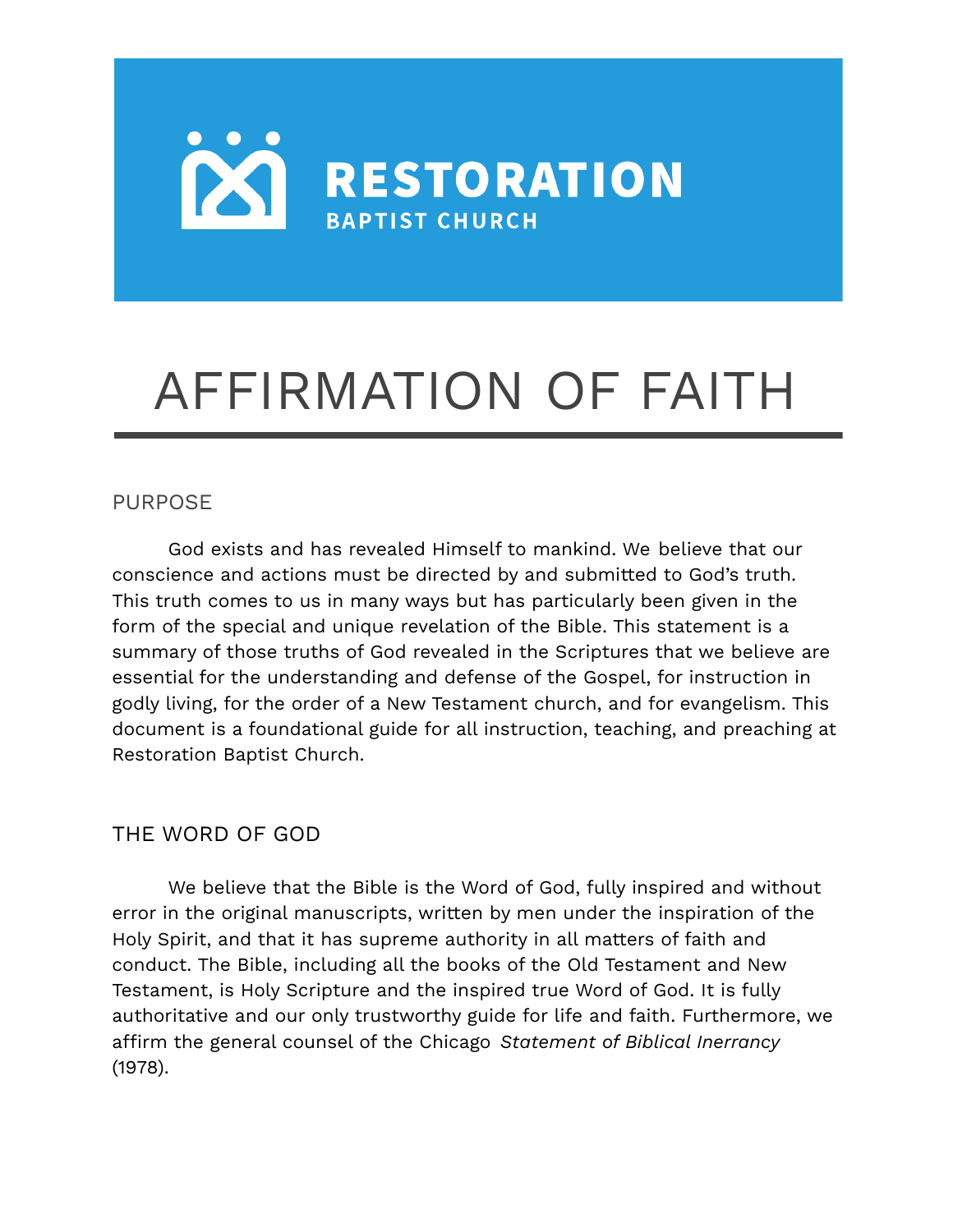#### THE TRINITY

We believe that there is one true, good, and living God who is one of substance, power, and eternal purpose yet eternally existing in three persons: God the Father, God the Son, and God the Holy Spirit. We believe that the Trinity is without division of nature, essence, or being *(1 John 5:7; Matthew 3:16-17, 2 Corinthians 13:14).*

The Father is of none, neither begotten, nor proceeding; the Son is eternally begotten of the Father; and the Holy Spirit eternally proceeding from the Father and the Son *(John 15:26; Galatians 4:6).* The persons of the Trinity are equal in every divine perfection. They execute distinct but harmonious functions in the work of creation, history, providence, and redemption. God the Trinity possesses all life, glory, goodness, and blessedness in and of Himself.

*Genesis 1:1, 26; John 1:1, 3; 4:24: 5:26: Matthew 28:19: Acts 7:2; Romans 1:19-20: 9:5, Ephesians 4:5-6: Colossians 2:9*

#### GOD THE FATHER

We believe in God the Father, an everlasting, infinite, perfect personal being who is the sovereign and rightful ruler of all that exists. The Father is perfect in holiness, wisdom, power, and love. God created all things and upholds, directs, disposes, and governs all creatures, actions, and things by His wise and holy providence according to his infallible foreknowledge and the immutable counsel of His own will. God, in His ordinary providence, makes use of all natural and spiritual means yet is free to work without, above, and against them at His pleasure. He does this to the praise of the glory of His wisdom, power, justice, goodness, and grace. He is sufficient in Himself, not standing in need of any creature that He has made. He conducts Himself with steadfast mercy towards humanity. He draws men to Himself through His Son, forgiving the sin and delivering from death those who come to Him through Christ for salvation. The Father hears and answers prayer according to His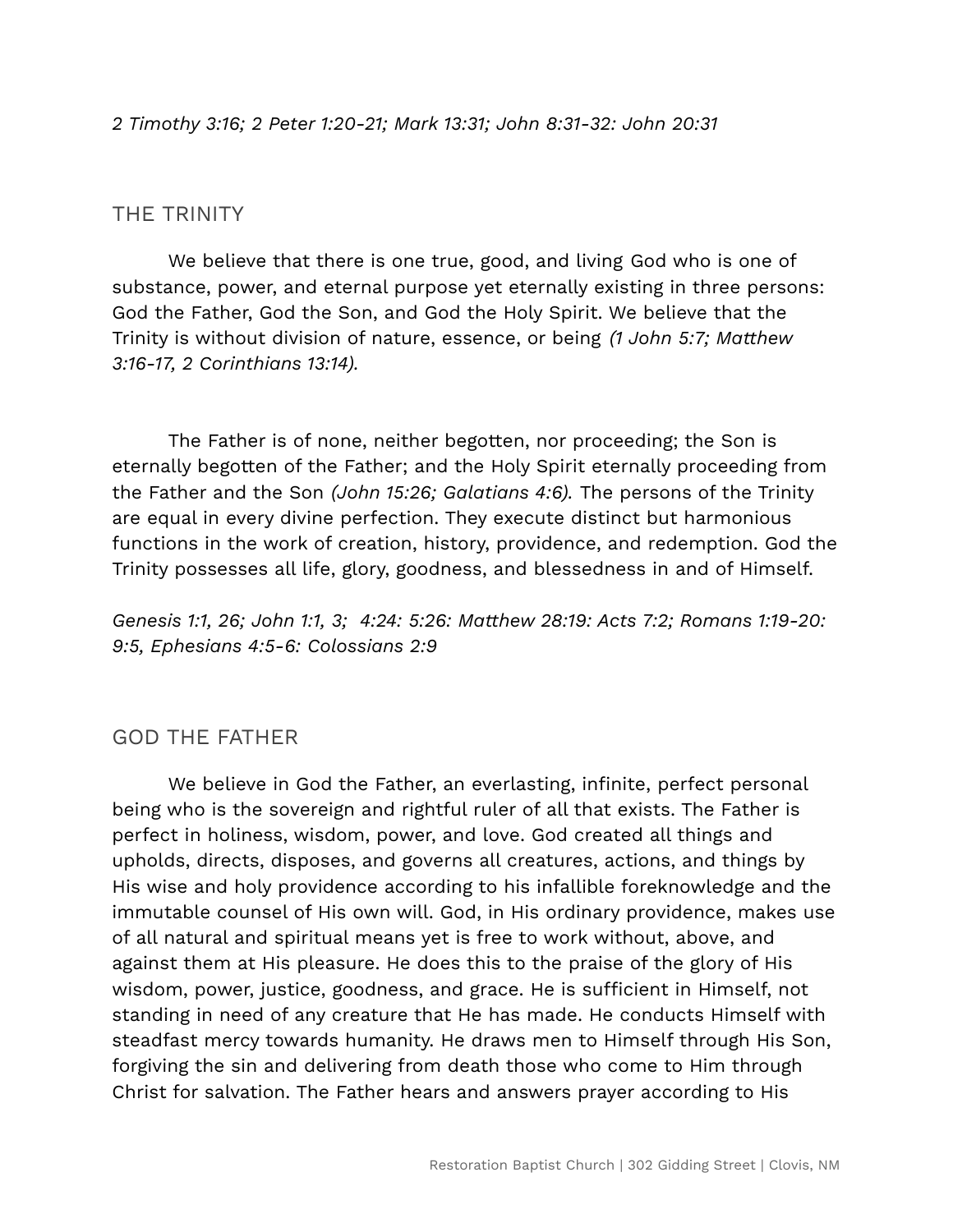wisdom, love, and providence. He will carry out all things in their proper time and order that they would consummate in Jesus Christ to reveal the supremacy of His name and purposes especially including the power of His love. Although the word Trinity is not contained in Scriptures, this term is used to convey the collective nature and being of God the Father, Jesus Christ and the Holy Spirit as revealed in His Word.

*Job 22:3-3; 34:10; Psalm 139; Isaiah 55:10-11; Daniel 3:27; Hosea 1:7; 2:21-22; Luke 10:21-22; Matthew 4:4; 23:9; John 3:16; 6:27; Acts 17:24-28; Colossians 1:16-17; Revelation 1:6; Romans 1:7; 4:19-21; 1 Timothy 1:1-2; 2:5-6; 1 Peter 1:3*

#### GOD THE SON

We believe in Jesus Christ, God's only begotten eternal Son, very God of very God, and the image of the invisible God. HE took upon Himself our nature; being conceived by the Holy Spirit and born of the Virgin Mary and manifested in a body of flesh. He lived a sinless life, performed many signs and wonders, and taught the words of eternal life. He offered Himself as a penal substitutionary atoning sacrifice for sinners. He was physically crucified, suffered, bled, died and was buried. By the blood of His cross, He secured us for eternal redemption and made a way for life everlasting *(Matthew 1:18-25; Luke 1:26-38; Romans 9:5; John 1:1-18; 8:46-47; 20:28, 30-31; 2 Corinthians 5:21; Galatians 3:13; Ephesians 1:7).* Salvation is found in and through Christ and Him alone. It is only because of His shed blood that we may approach the throne of grace and receive pardon for our sins from the Father. HE was raised from the dead on the third day and appeared to His disciples in His resurrected body. HE later ascended into heaven where He now sits at the right hand of the Father and is perpetually interceding for the saints. He awaits the time when the Father will send Him personally back to earth to a final resurrection of His people and judge His creation to usher in the final portion of redemptive history. He is due from angels, men, and every other creature whatever worship, service, or obedience He is pleased to require of them. At His appearing, every knee will bow and every tongue will confess that Jesus is Lord.

*Acts 1:11; 1 Corinthians 15:1-28; Hebrews 7:25; 9:28; 1 Peter 2:21-23; Matthew 20:28; Romans 5:6-8; 6:9-10; 8:34; 1 Timothy 3:16; Revelation 5:12-14*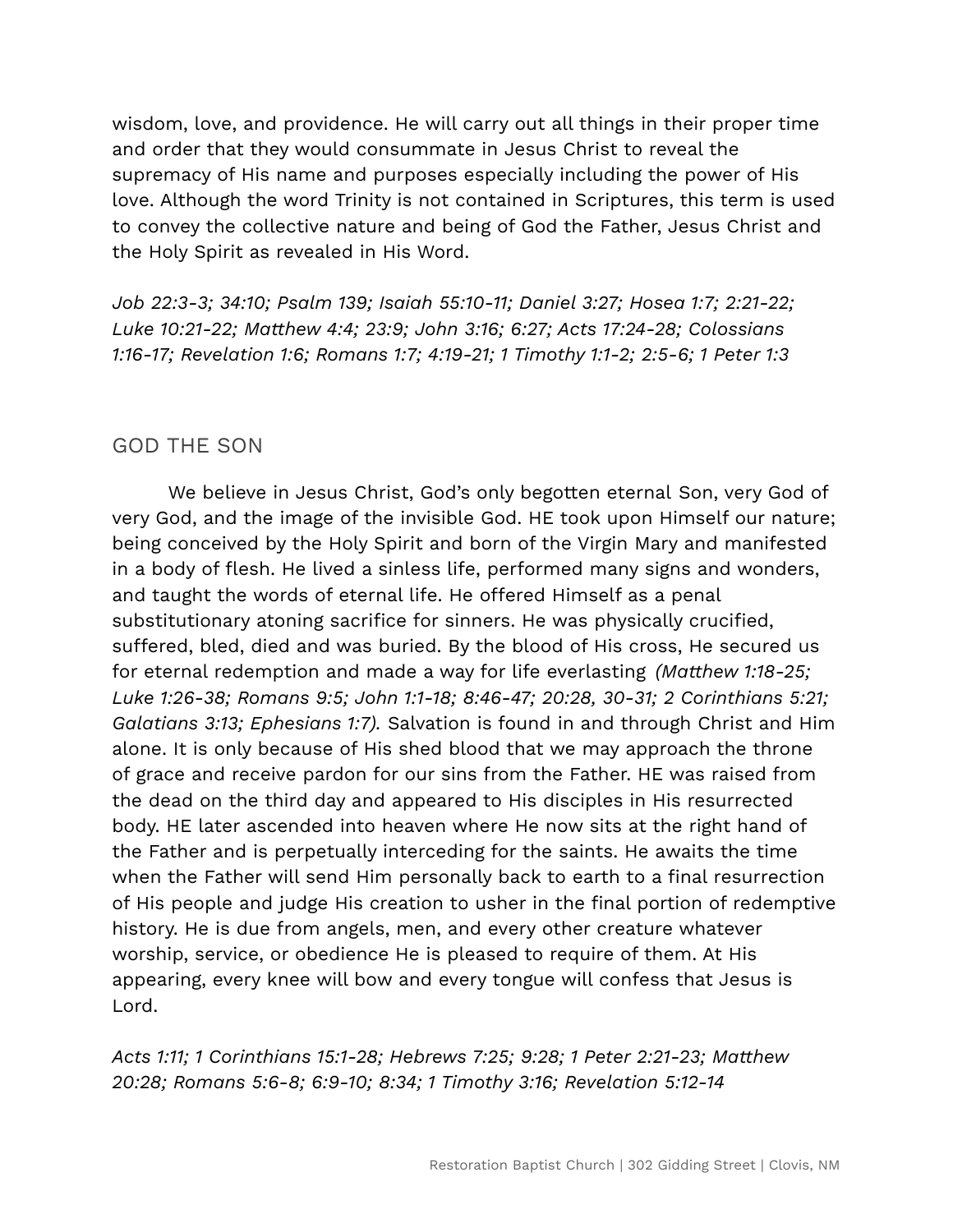#### GOD THE HOLY SPIRIT

We believe in the Holy Spirit, eternally one with the Father and Son, who convicts and convinces the worlds of sin, of righteousness, and of judgement *(John 16:8)*. Through illumination He enables men to understand truth. The Holy Spirit is the divine agent by whom believers are born into the Kingdom of God. As our abiding helper, the Spirit effectually calls, sanctifies, empowers, baptizes, indwells, guides, teaches, and equips all believers for service and witness. The indwelling of the Holy Spirit guides, governs, and protects the child of God from spiritual defeat and oppression *(Ephesians 6:11-18).* He enables believers to live in union with Christ and God the Father.

*John 14:16-17, 26; 15:26-27; 16:9-14; 1 Corinthians 2:10-11; 3:16; 6:19; 12:13; 2 Corinthians 3:6; Galatians 5:22-26; Titus 3:5; Romans 8:9, 12-13; Ephesians 6:11-18*

#### CREATION

We believe that God created all things visible and invisible for the manifestation of the glory of His eternal power, wisdom, and goodness. He created every molecule and galaxy. He creates each species of life separately and finished His work by creating Adam from the dust and Eve from Adam. We believe that the universe has its beginning and end in God's will. The universe is in no sense independent of Him and creation does not reflect a prior deficiency but its formation and maintenance represent a continuing exertion of His creative power and ability. Both Adam and Eve were created equally in the image of God without sin. He endued them with knowledge, righteousness, and holiness having God's natural law of conscience written in their hearts and the power to fulfill that law. They lived with the possibility of transgressing since they were left to the liberty of their own will. The sacredness of human personality is evident in that God created man and woman in His own image and therefore every person of every race possesses full dignity and is worthy of respect and Christian love.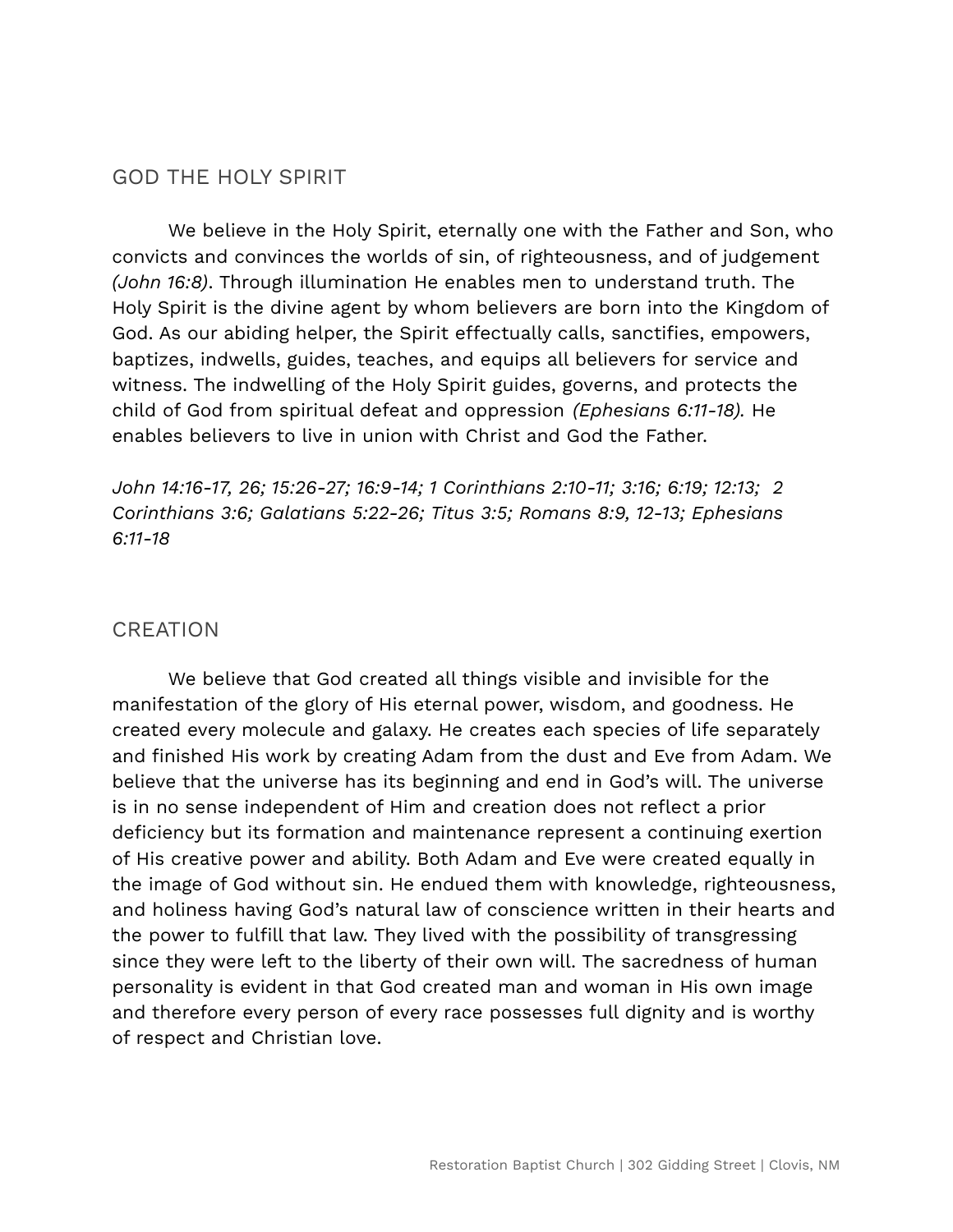*Genesis 1; 2:7; Ecclesiastes 7:29; 12:7; Job 26:13; 33:4; Psalm 24:1-2; 33:5-5; 104:24; Isaiah 55:-10-11; Jeremiah 10:12; Matthew 10:28; John 1:1-3; Acts 17:24; Romans 1:20; 2:14-15; Ephesians 4:24; Colossians 1:16; 3:10; Hebrews 1:2; 11:3; Revelation 4:11*

#### CONDITION OF MAN AND WOMAN

Adam and Eve received a command not to eat of the tree of the knowledge of good and evil which allowed them, while they kept it, to remain joyfully whole in their communion with God and have dominion over the earth and all living things. Adam and Eve, being influenced and seduced by the subtlety and temptation of Satan, sinned in eating of the fruit of the tree of knowledge of good and evil. They thereby incurred not only physical death but also spiritual dead which is separation from God. God permitted their sin, having allowed it to His own ultimate mercy and glory. By this sin they fell from their original righteousness and communion with God and so became dead in sin and wholly corrupted in all their parts and faculties of soul, spirit, and body. As they were the root of all mankind, the guilt, death, and corrupt nature caused by this sin was imputed and conveyed to all their posterity descending from generation to generation. Since this original corruption, we are utterly indisposed, disabled, and made opposite to all good. We are thus wholly inclined to all evil and from this disposition proceeds all actual sin. For this reason, we believe all human beings are born with a sinful nature. This corruption of nature, during this life, remains in those that are saved; and although it is, through Christ, pardoned and mortified, it is never completely overcome until our glorification.

*Genesis 1:27-28; 2:16-17; 3:6-8, 11, 13, 23; 5:3; 6:5; 8:21; Job 14:4; 15:4; PSalm 51:5; Ecclesiastes 7:29; Jeremiah 17:9; Matthew 15:19; Acts 17:26; Romans 3:10-18, 23; 5:6, 12, 15-19; 7:18; 8:7; 11:32; 1 Cornithians 15:21-22, 45, 49; 2 Corinthians 11:3; Ephesians 2:1-3; Colossians 1:21; Titus 1:15; James 1:14-15; 1 John 1:8, 10; Romans 7:5, 8, 14, 17-18, 23, 25; Galatians 5:17*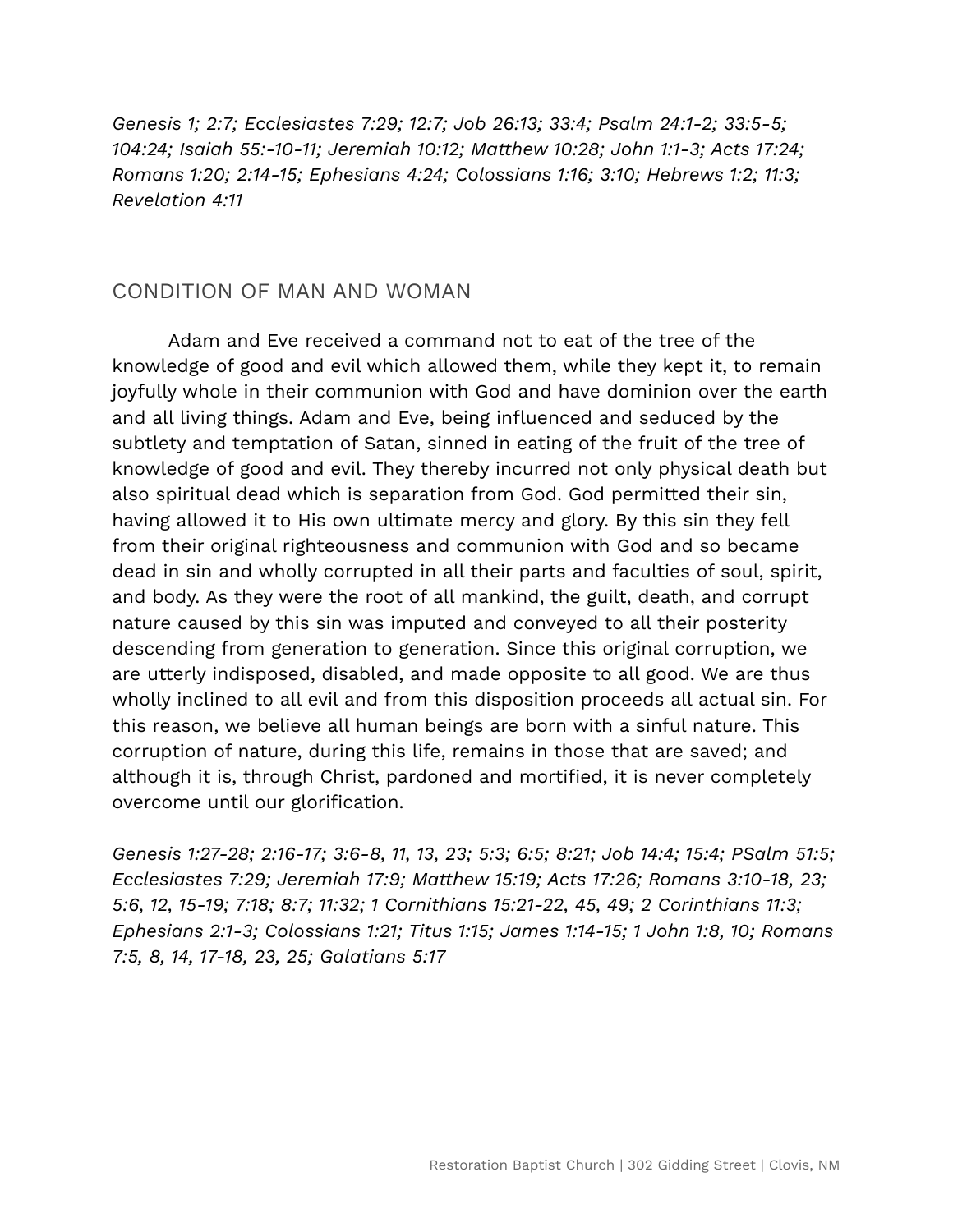### MARRIAGE, GENDER, AND SEXUALITY

The term "marriage" has only one meaning: a covenant between one man and one woman, in a single exclusive union, by which their status changes from two individuals to one flesh as God joins them together. This covenant creates a new family such that their lifelong primary human loyalty is now to one another before anyone else. It is an earthly covenant between one man and one woman that God created and sanctioned to image the unbreakable heavenly covenant between Christ and His Church, therefore intended not to be broken by anything but death. From Genesis to Revelation, the authority of Scripture witnesses to the nature of biblical marriage as uniquely bound to the complementarity of man and woman. The Lord Jesus Himself said that marriage was created by God from the beginning, so no human institution has the authority to redefine marriage any more than a human institution has the authority to redefine the gospel, which marriage mysteriously reflects. Regarding gender, God wonderfully and immutable creates each person as male or female. These two distinct, complementary genders together reflect the image and nature of God. Rejection of one's biological gender is a rejection of the image of God within that person.

God created sex as a gift to be enjoyed within the covenant of marriage. We believe that God intends sexual expression to occur only between a man and a woman who are married to each other. We believe that God has commanded that no intimate sexual activity be engaged in outside of this marriage covenant. We believe that the exercise of sexual expression outside the biblical definition of marriage in any manner, including but not limited to adultery, homosexuality, premarital sex, bisexual conduct, bestiality, incest, and use of pornography, is contradictory to God's design for sexuality and marriage.

*Genesis 1:26-27; Genesis 2:15-25; Psalm 139; Matthew 5:27-32; Matthew 19:3-12; Romans 1:26-27; 1 Corinthians 6:9-11; 1 Corinthians 6:18; 7:2-5; Ephesians 5:21-33; Hebrews 13:4; 1 Timothy 1:10*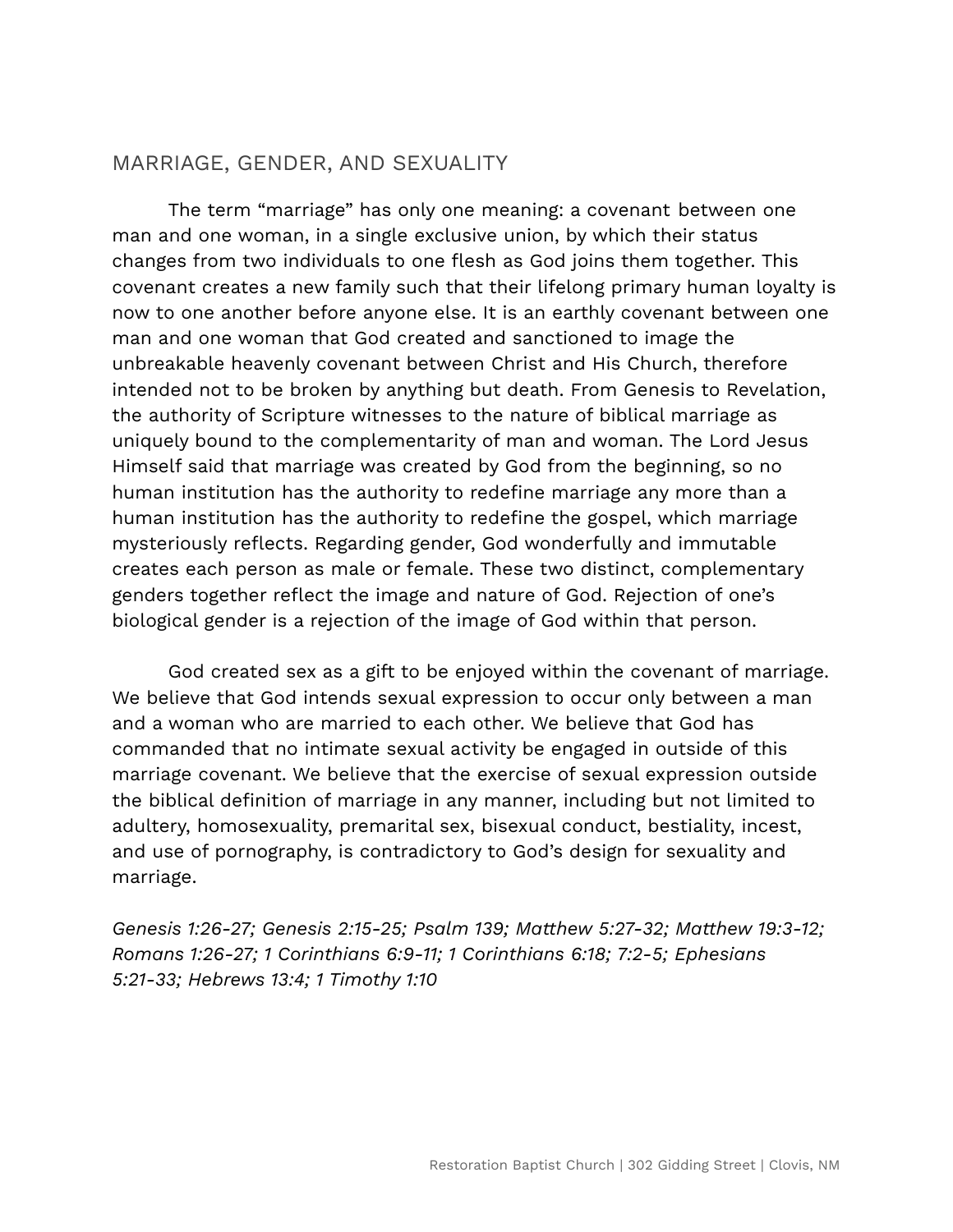#### **SALVATION**

Salvation is a mystery. While acknowledging our finite and incomplete understanding of God's ways, in faith we believe that God, by His providence and eternal counsel, chose some persons to life and salvation before the foundation of the world. These HE effectually calls to Himself. Whoever He calls, HE will justify and keep by His power through faith to salvation *(Acts 13:48; Ephesians 1:2-4; 2:4-5, 8-9; 2 Thessalonians 2:13; 1 Peter 1:2)*. His choice was of Himself, for His own pleasure and glory, and not about, or with reference to, any foreseen works of faith *(John 17:6, 9, 19; 11:51-52; Ephesians 1:4; Romans 8:32-22; 11:5-6; Titus 3:4-7; Revelation 5:9).* Justification occurs by and through Christ and because of His work on the cross and is apprehended through faith. No man is justified in the sight of God partly by Christ and partly by works *(Romans 3:20, 28, 30; 8:33; Galatians 5:4).* Salvation is the gracious purpose of God according to which He justifies, sanctifies, and glorifies sinners. It is the glorious display of God's sovereign goodness and grace, and is infinitely wise, holy, and unchangeable. It precludes boasting and encourages humility. The grace of redemption is that by which God effectually calls His chosen, converting them to Himself, and quickening them from spiritual death to spiritual life. This grace is operative by and through God alone, not in cooperation with man, meaning that those who are redeemed always come to saving faith, as they are made willing to come to Christ by the drawing of God, and receive through faith their redemption and eternal salvation.

*Matthew 22:14; John 6:44; 14:6; Romans 8:2, 30; 9:11; 11:7; Ephesians 1:4-12, 17-19; 2:1-5; 2 Thessalonians 2:13-14; 2 Timothy 1:9-10; Titus 3:4-5; Acts 26:18; 1 Corinthians 2:10-12; Ezekiel 11:19; 36:26; Philippians 2:13*

We further believe that the work of Christ on the cross for sin warrants and impels a universal offering of the gospel to all persons, so that to every person it may be truly said, "*God gave his only begotten Son so that whoever believes in Him might not perish but have eternal life.*" Those whom God calls will hear His voice and follow Him. Whoever comes by the drawing of God through the invoking of the Holy Spirit Jesus Christ will not cast out.

*Matthew 28:19; John 3:16; 4:14; 6:37; 10:27; Colossians 1:23; Acts 1:8; Revelation 22:17*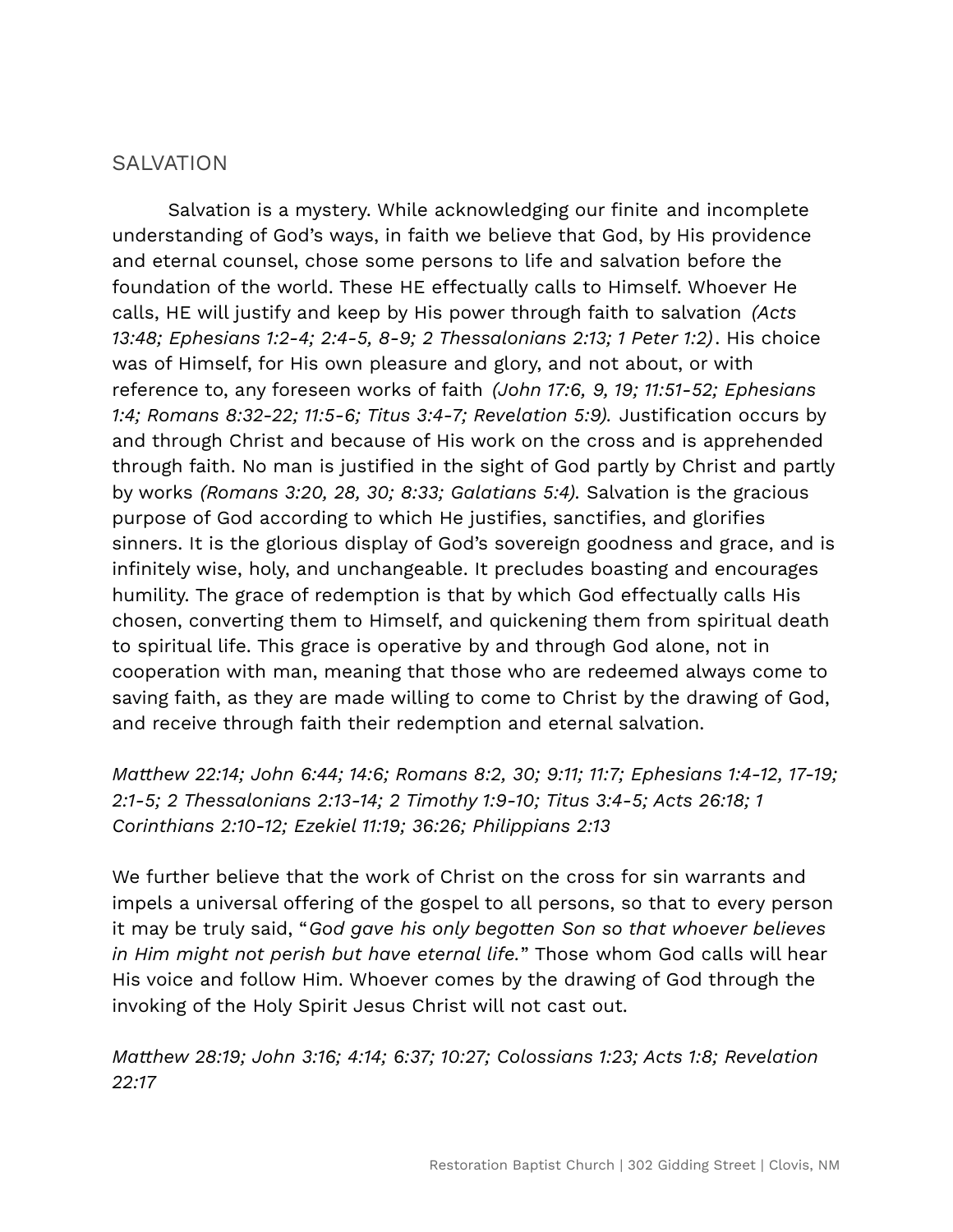We believe that by complete and perfect obedience to God and by His suffering and death, Jesus Christ obtained forgiveness of sins and the gift of His righteousness for all who trusted in God prior to the cross and all who trusted in Christ thereafter. Through living a perfect life and dying in our place, the just for the unjust, Christ absorbed and became sin and succumbed to our due punishment thereby satisfying the wrath of God against us.

*1 Peter 2:24; 3:18; Romans 3:23-26; 5:6, 9, 18-19; 8:1, 34; 14:9; 1 Corinthians 15:3; 2 Corinthians 5:14, 21; Galatians 3:13; Ephesians 1:7; 2:3-6; Philippians 3:9; Colossians 1:14; 1 Thessalonians 1:10*

Human beings are accountable for their response to the forgiveness, pardon, and reconciliation offered to them in the Lord Jesus Christ. When an individual trusts in Him, the person is justified by God and adopted into His family. God's will for believers is that they exhibit transformed lives evidenced by purity, holiness, and growth in Christ-like character. He desires that they each participate, according to their spiritual gifts, in the task of effectively sharing the gospel message of salvation with those, near and far, who have yet to believe in Jesus.

# *1 John 4:7; Isaiah 8:20; 2 Timothy 3:15-17; Romans 5:12-16; Ephesians 1; Philippians 2:13*

We believe that those who are redeemed and come to saving faith will never lose their salvation but will remain in Him. Beliebers may fall into sin through neglect, spiritual weakness, and temptation, whereby they grieve through the Holy Spirit, degrade their graces and joys, and bring reproach on the cause of Christ and temporal judgements on themselves. Even so, they will be kept by the power of God through faith unto salvation, sanctified by His spirit, and will never fall away from the state of grace but will endure to the end. They will never fall fully and completely because God, by His grace, preserves them. The intercession of Christ for those God has called is efficacious unto eternity.

*Philippians 1:6; John 10:28-29; 17:11, 24; Psalms 32:3-5; 51:8, 10, 12; 89:31-33; Isaiah 63:17; Jeremiah 31:3; 2 Peter 1:10; 1 John 3:9; Matthew 7:22-23; Mark 6:52; 16:14; 1 Peter 1:5, 9; 2 Timothy 2:18-19; Hebrews 10:10, 14; 13:20-21; 6:17-18; 7:25; 9:12-15; Romans 5:2, 5; 8:33-39; 1 Corinthians 11:32; 2 Thessalonians 3:3; Ephesians 4:30; 1 John 2:3; 3:14, 18-19, 21, 24; Revelation 2:4*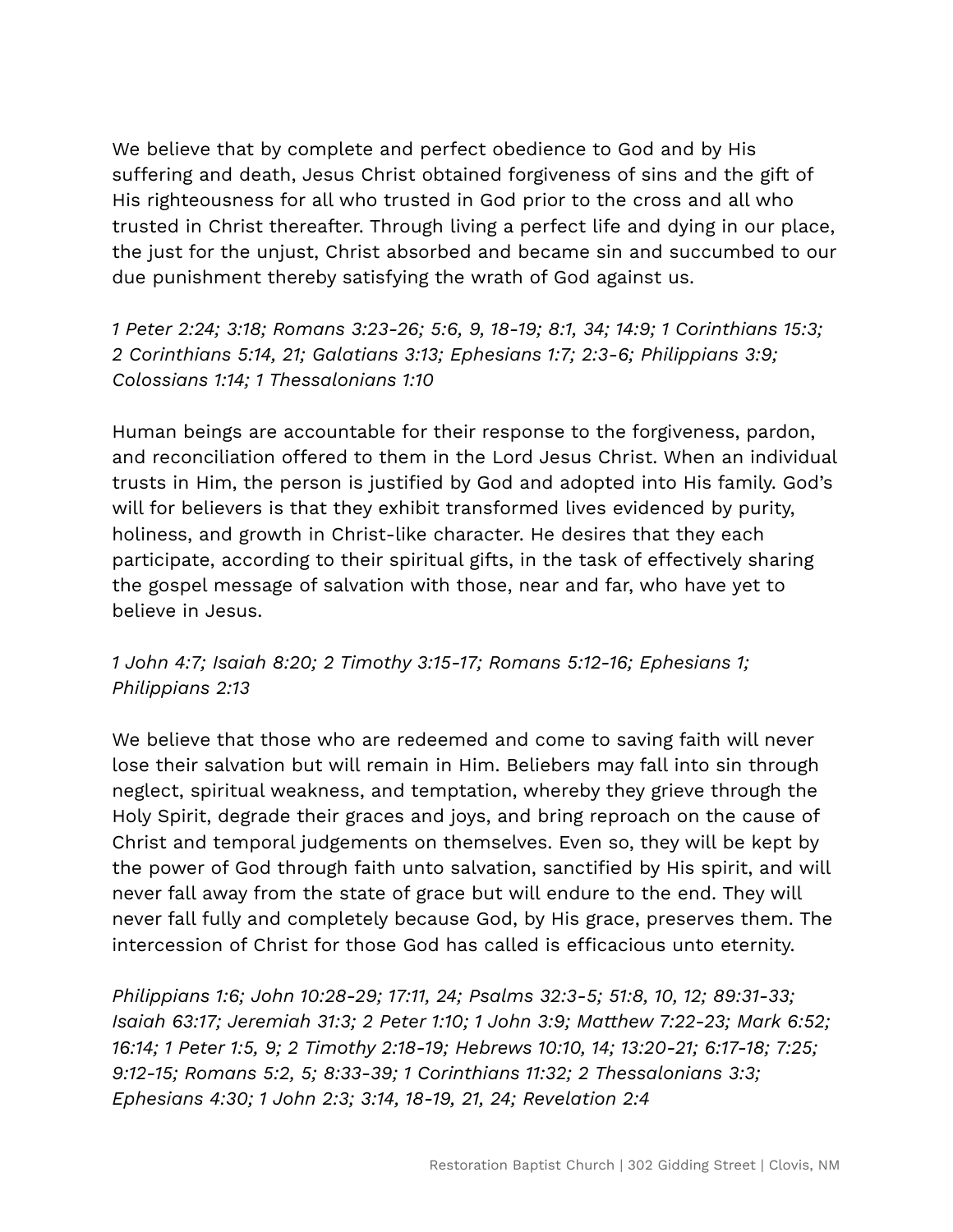#### SPIRITUAL GIFTS

We believe that the Holy Spirit empowers spiritual gifts as God wills to His children. These gifts are designed to testify to the presence of the Kingdom and distributed to equip the saints for worship and ministry to build up the body of Jesus Christ *(Romans 12:6-8; 1 Corinthians 12:8-11; Ephesians 4:11-12)*. The miracles and revelatory gifts dispensed to the apostles and prophets of the early church are active today. The use of spiritual gifts is for edification within the body that it would be built up in Christ *(1 Corinthians 14:12)*. We believe that God uses these spiritual gifts to display His glory and anointing in individual saints for the work of His ministry established in the timeless message of the Bible *(Acts 2:1-4).*

### CHURCH

The Church consists of all who have trusted in the Lord Jesus Christ for their eternal salvation and is the spiritual body of Christ. This includes all the redeemed of the ages, believers from among all peoples from every tribe, tongue, and nation. The primary purpose of the Church is to worship God and glorify Him by building up believers and effectively reaching the world with the gospel of Christ. We believe that Christ is the King, the High Priest, and a Holy Prophet of the church *(Acts 3:22-23; Hebrews 4:14; 8:1)*. God ordained the ministry of the local church to include taking to the gospel of Jesus Christ to a lost world and thereby accomplish His redemptive purposes among all peoples. The local congregation is a gathering of believers who are associated by the New Covenant in the faith and fellowship of the Spirit; observe the ordinances of Christ; are governed by His laws; and exercise the gifts, rights, and privileges within them by the power of the Word and the Holy Spirit. Its only proper officers are Elders and Deacons, whose qualifications, claims, and duties are defined in the Epistles to Timothy and Titus.

*Matthew 16:15-19; Acts 2:41-42, 47; 5:11-14; 6:3-6; 14:23, 27; 15:1-30; 16:5; 20:17-32; 1 Corinthians 3:16; 7:17; 9:13-14; 12:1-31; Colossians 1:18; 1 Timothy 3:1-15; 4:14; Titus 1:5-9; 1 Peter 5:1-4; Revelation 2-3; 21:2-3*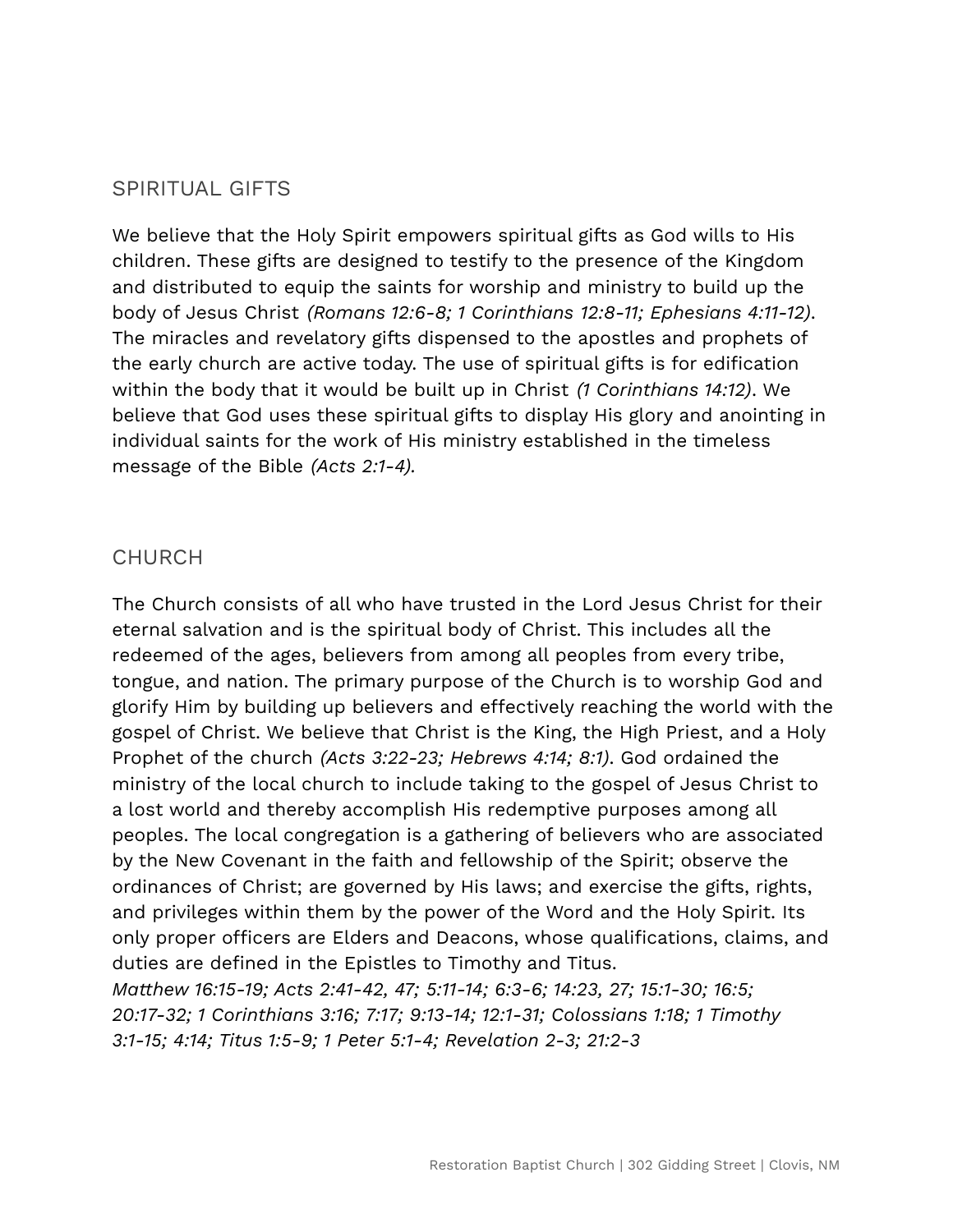# BAPTISM AND THE LORD'S SUPPER

Christian baptism is the immersion of a believer in water in the name of the Father, the Son, and the Holy Spirit. It is an act of outward obedience symbolizing the believer's faith in a crucified, buried, and risen Savior; death to sin; burial of the old life; and resurrection to walk in newness of life in Christ Jesus. It is a testimony to a believer's faith in an ultimate bodily resurrection to eternal life with Christ in His Kingdom.

THe Lord's Supper is an act of worship and obedience whereby believers, through partaking of the bread and the fruit of the vine, memorialize the death of the Redeemer and anticipate His second coming. Baptism and the Lord's Supper are significant expressions of salvation, worship, and submission to God for the believer.

*Matthew 3:13-17; 26:26-30; 28:19-20; Mark 1:9-11; 14:22-26; Luke 3:21-22; 22:19-20; John 3:23; Acts 2:41-42; 8:35-39; 16:30-33; 20:7; Romans 6:3-5; 1 Corinthians 10:16, 21; 11:2-29; Colossians 2:12*

# EVANGELISM AND MISSIONS

The call and holy privilege of every child of God and of all churches of Jesus Christ is to go and make disciples of the nations *(Matthew 9:37-38).* God creates transformed lives evidenced by purity, holiness, and growth in Christ-like character by means of new birth. The Holy Spirit imputes the love of Christ into the hearts of believers, thus transforming their love towards others, for His Name's sake. This results in children of God who actively seek to take the Gospel to sinners and who share in carrying out the Great Commission *(Matthew 28:18-20; Romans 10:13-15; 2 Timothy 4:5).* The highest purpose for evangelism and missions is that the name of Jesus Christ and the glory of His kingdom be taken to the ends of the earth until He returns.

*Matthew 24:14; Romans 1:5; 1 Peter 2:9; Revelation 22:17*